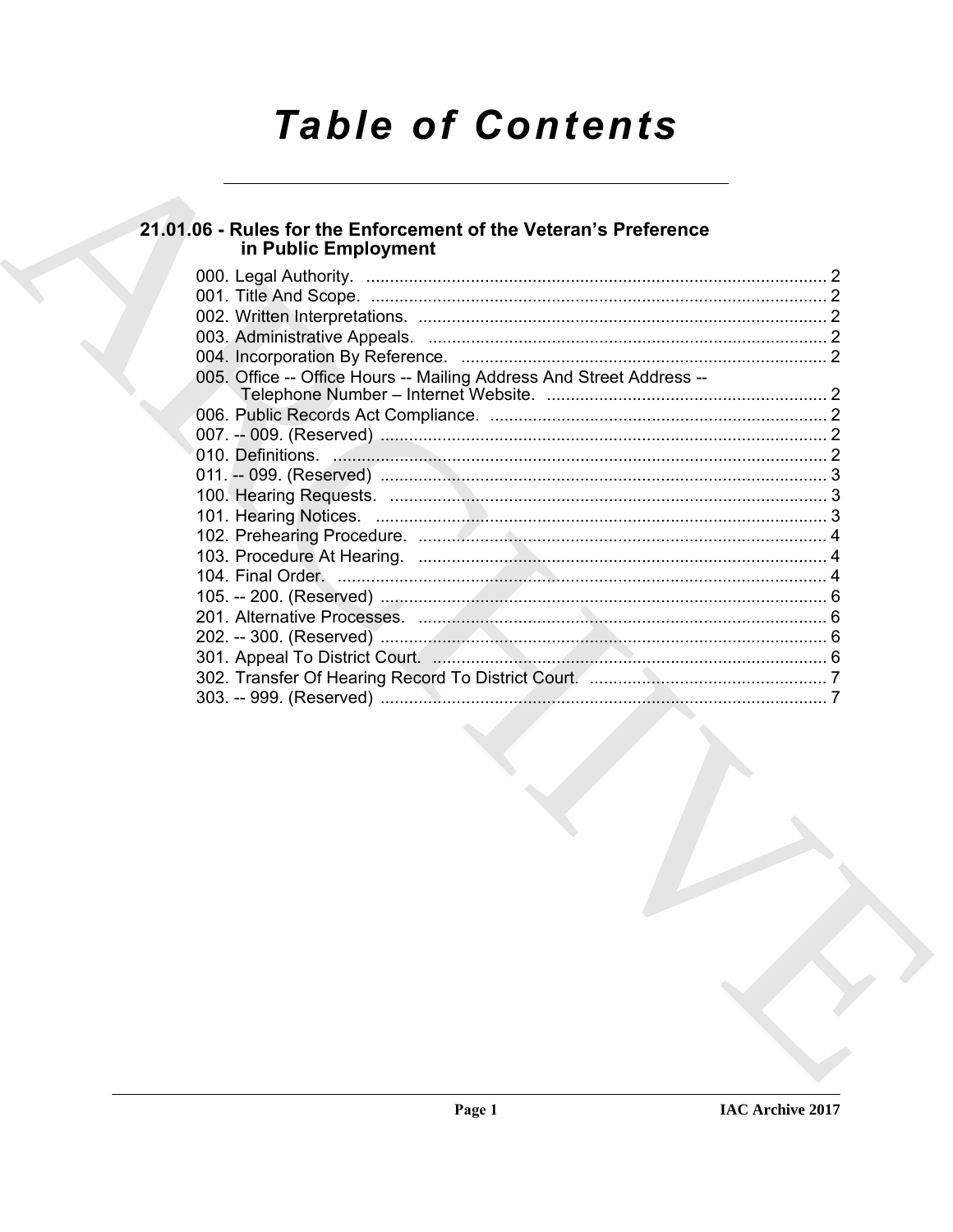### **IDAPA 21 TITLE 01 CHAPTER 06**

# <span id="page-1-0"></span>**21.01.06 - RULES FOR THE ENFORCEMENT OF THE VETERAN'S PREFERENCE IN PUBLIC EMPLOYMENT**

# <span id="page-1-1"></span>**000. LEGAL AUTHORITY.**

## <span id="page-1-2"></span>**001. TITLE AND SCOPE.**

# <span id="page-1-3"></span>**002. WRITTEN INTERPRETATIONS.**

### <span id="page-1-4"></span>**003. ADMINISTRATIVE APPEALS.**

## <span id="page-1-5"></span>**004. INCORPORATION BY REFERENCE.**

### <span id="page-1-6"></span>**005. OFFICE -- OFFICE HOURS -- MAILING ADDRESS AND STREET ADDRESS -- TELEPHONE NUMBER – INTERNET WEBSITE.**

| <b>CHAPTER 06</b> |                                                                                                                                                                               |                                                                                                                                                                                                                                                                                                                                                                                  |                 |  |
|-------------------|-------------------------------------------------------------------------------------------------------------------------------------------------------------------------------|----------------------------------------------------------------------------------------------------------------------------------------------------------------------------------------------------------------------------------------------------------------------------------------------------------------------------------------------------------------------------------|-----------------|--|
|                   |                                                                                                                                                                               | 21.01.06 - RULES FOR THE ENFORCEMENT OF THE VETERAN'S PREFERENCE<br>IN PUBLIC EMPLOYMENT                                                                                                                                                                                                                                                                                         |                 |  |
|                   |                                                                                                                                                                               |                                                                                                                                                                                                                                                                                                                                                                                  |                 |  |
| 000.              |                                                                                                                                                                               | LEGAL AUTHORITY.<br>Section 65-506, Idaho Code, authorizes and directs the Idaho Division of Veterans Services to issue rules for the<br>enforcement of Title 65, Chapter 5, Idaho Code.                                                                                                                                                                                         | $(3-30-07)$     |  |
| 001.              |                                                                                                                                                                               | <b>TITLE AND SCOPE.</b>                                                                                                                                                                                                                                                                                                                                                          |                 |  |
|                   | 01.                                                                                                                                                                           | Title. These rules shall be cited as IDAPA 21.01.06, "Rules for the Enforcement of the Veteran's<br>Preference in Public Employment."                                                                                                                                                                                                                                            | $(3-30-07)$     |  |
|                   | 02.                                                                                                                                                                           | Scope. These rules contain procedures public employers may implement for an internal process<br>which must be exhausted prior to a petitioner gaining access to the courts to contest a public employer's application<br>of the veteran's preference in public employment.                                                                                                       | $(3-30-07)$     |  |
| 002.              |                                                                                                                                                                               | WRITTEN INTERPRETATIONS.<br>In accordance with Section 67-5201(b)(iv), Idaho Code, this agency may have written statements that pertain to the<br>interpretation of the rules of this chapter, or to compliance with the rules of this chapter. Any such documents are available for public inspection and copying at cost at the Idaho Division of Veterans Services office. (3 |                 |  |
| 003.              | 5, Idaho Code.                                                                                                                                                                | <b>ADMINISTRATIVE APPEALS.</b><br>This chapter does not provide for appeal of the procedures public employers may implement under Title 65, Chapter                                                                                                                                                                                                                              | $(3-30-07)$     |  |
| 004.              |                                                                                                                                                                               | <b>INCORPORATION BY REFERENCE.</b><br>No documents have been incorporated by reference into these rules.                                                                                                                                                                                                                                                                         | $(3-30-07)$     |  |
| 005.              |                                                                                                                                                                               | <b>OFFICE -- OFFICE HOURS -- MAILING ADDRESS AND STREET ADDRESS -- TELEPHONE</b><br><b>NUMBER - INTERNET WEBSITE.</b>                                                                                                                                                                                                                                                            |                 |  |
|                   | 01.                                                                                                                                                                           | Address. The mailing address and the street address of the office of the Division of Veterans<br>Services is 351 Collins Road, Boise, Idaho 83702.                                                                                                                                                                                                                               | $(3-30-07)$     |  |
| holidays.         | 02.                                                                                                                                                                           | <b>Office Hours</b> . The office is open from 8 a.m. to 5 p.m., except Saturday, Sunday, and legal                                                                                                                                                                                                                                                                               | $(3-30-07)$     |  |
|                   | 03.                                                                                                                                                                           | <b>Telephone</b> . The telephone number of the Division is (208) 780-1300.                                                                                                                                                                                                                                                                                                       | $(3-30-07)$     |  |
|                   | 04.                                                                                                                                                                           | <b>FAX</b> . The Division's facsimile number is (208) 780-1301.                                                                                                                                                                                                                                                                                                                  | $(3 - 30 - 07)$ |  |
|                   | 05.                                                                                                                                                                           | <b>Internet Website.</b> The Division's internet website is http://veterans.idaho.gov/.                                                                                                                                                                                                                                                                                          | $(3-30-07)$     |  |
| 006.              | PUBLIC RECORDS ACT COMPLIANCE.<br>The records associated with this chapter are subject to the provisions of the Idaho Public Records Act, Title 74,<br>Chapter 1, Idaho Code. |                                                                                                                                                                                                                                                                                                                                                                                  | $(3-30-07)$     |  |
| $007. - 009.$     |                                                                                                                                                                               | (RESERVED)                                                                                                                                                                                                                                                                                                                                                                       |                 |  |
| 010.              |                                                                                                                                                                               | DEFINITIONS.                                                                                                                                                                                                                                                                                                                                                                     |                 |  |
|                   | 01.                                                                                                                                                                           | <b>Definitions Generally.</b> Except where supplemented by the definitions in Section $010$ of these<br>rules, the definitions in Section 65-502, Idaho Code, shall apply to terms used in these rules.                                                                                                                                                                          | $(3-30-07)$     |  |

- **04. FAX**. The Division's facsimile number is (208) 780-1301. (3-30-07)
- **05.** Internet Website. The Division's internet website is http://veterans.idaho.gov/. (3-30-07)

## <span id="page-1-7"></span>**006. PUBLIC RECORDS ACT COMPLIANCE.**

# <span id="page-1-8"></span>**007. -- 009. (RESERVED)**

## <span id="page-1-11"></span><span id="page-1-10"></span><span id="page-1-9"></span>**010. DEFINITIONS.**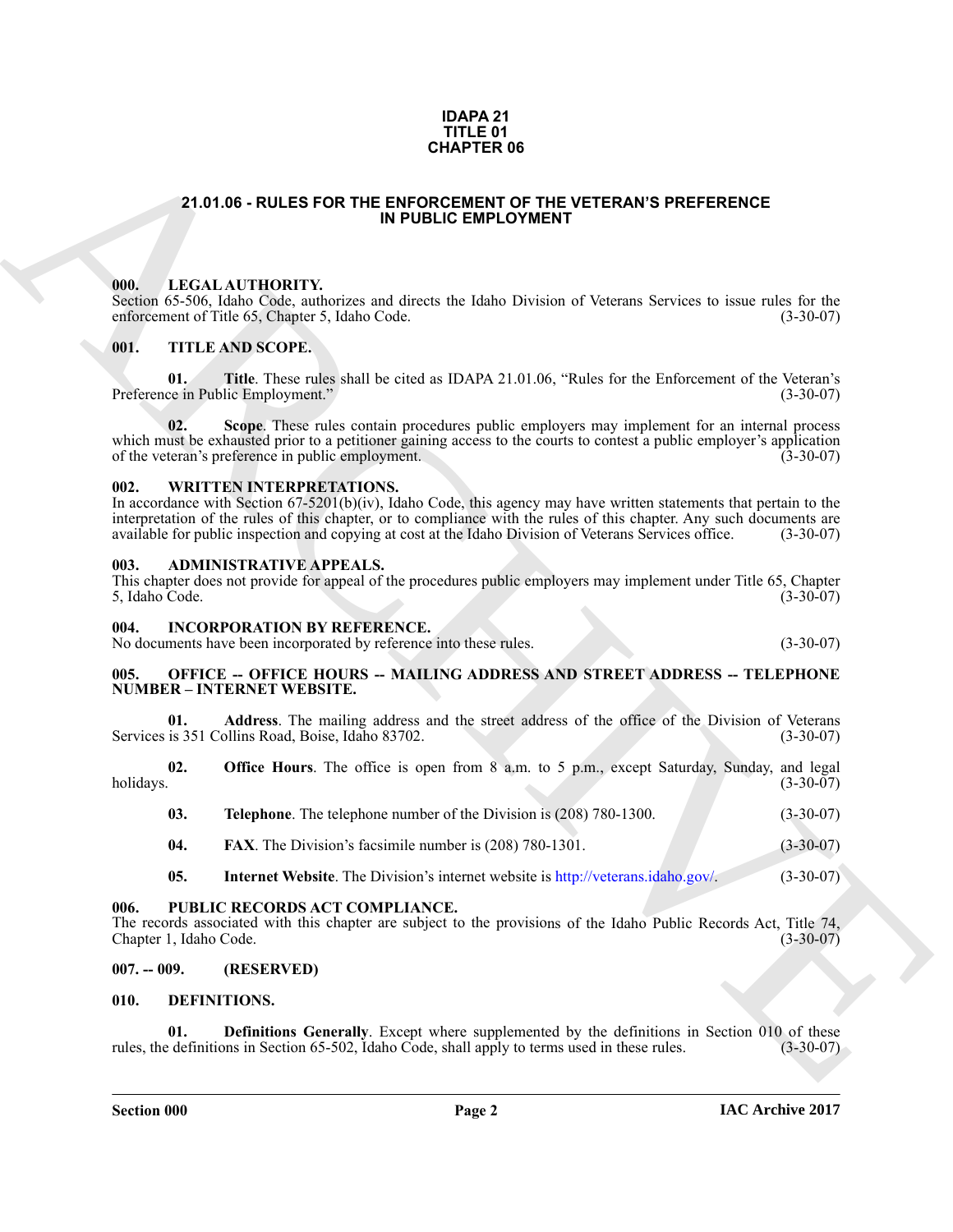<span id="page-2-5"></span><span id="page-2-4"></span><span id="page-2-3"></span>**02. Petitioner**. Petitioner shall mean a person who alleges the denial of a preference. (3-30-07)

**03. Preference**. Preference shall mean a right or benefit granted to the petitioner under Title 65, Idaho Code. (3-30-07) Chapter 5, Idaho Code.

**04. Presiding Officer**. The individual or individuals, as more particularly described in Subsection f these rules, appointed by the public employer executive to preside at a hearing. (3-30-07) 103.01 of these rules, appointed by the public employer executive to preside at a hearing.

<span id="page-2-6"></span>**05. Public Employer Executive**. Public employer executive shall mean the individual or body of individuals in whom the ultimate legal authority of the public employer is vested by any provision of law. (3-30-07)

<span id="page-2-0"></span>**011. -- 099. (RESERVED)**

# <span id="page-2-9"></span><span id="page-2-1"></span>**100. HEARING REQUESTS.**

**01. Written Requests**. A petitioner must make a hearing request in writing to the public employer executive. A written hearing request must be hand delivered to the public employer executive or deposited, postage paid and properly addressed, in the United States mail. Hearing requests must contain the following information:

 $(3-30-07)$ 

<span id="page-2-13"></span>

| а. | The petitioner's full name and complete mailing address. | $(3-30-07)$ |
|----|----------------------------------------------------------|-------------|
|----|----------------------------------------------------------|-------------|

**b.** A request for either a telephonic or a face-to-face hearing. The petitioner shall provide the e number where a telephonic hearing may be conducted. (3-30-07) telephone number where a telephonic hearing may be conducted.

**c.** The position for which the petitioner applied for appointment. (3-30-07)

**d.** A brief statement of the petitioner's basis of eligibility for a preference, as set forth in Section 65-<br>(3-30-07) 503, Idaho Code.

**e.** A brief statement of the issues petitioner proposes to raise at the hearing. (3-30-07)

<span id="page-2-12"></span>**f.** Any dates or times that the petitioner or the petitioner's attorney cannot be available for a hearing.  $(3-30-07)$ 

**02. Timely Requests**. The public employer executive must receive hearing requests by 5 p.m. at the offices of the public employer executive no later than thirty-five (35) days following the date of the alleged denial of a preference. The date of the alleged denial of a preference for the purpose of calculation of time under Subsection  $100.02$  of these rules, shall be the date of issuance of a notice to the petitioner that the petitioner was not awarded a position or, if no notice is issued, the date petitioner becomes aware that he was not awarded a p position or, if no notice is issued, the date petitioner becomes aware that he was not awarded a position.

<span id="page-2-11"></span><span id="page-2-10"></span>**03. Request Withdrawal**. A petitioner may withdraw a hearing request at any time. (3-30-07)

**04. Disposition of Case Without a Hearing**. Any hearing request may be resolved without a hearing on the merits of the request by stipulation, settlement, motion to dismiss, summary judgment, default, or for lack of jurisdiction. The public employer executive must dismiss an appeal that is not timely filed for lack of jurisdiction.

(3-30-07)

# <span id="page-2-8"></span><span id="page-2-7"></span><span id="page-2-2"></span>**101. HEARING NOTICES.**

Division of Velocuran Services<br>
Universe the control of the state of the state of the state of the state of the state of the state of the state<br>
(a) Figure 1.1 The state of the state of the state of the state of the state **01. Notification of Hearing**. Upon timely receipt of a hearing request, the public employer executive shall notify petitioners of the time and date of the hearing and the presiding officer at the hearing. Hearing notices must be issued not less than seven (7) days prior to the hearing. The hearing notice shall specify whether the hearing will be conducted by telephone or face-to-face. If the hearing is to be face-to-face, the hearing notice shall specify the location of the hearing. The hearing notice shall stipulate an address for the filing of documents with the presiding officer.<br>(3-30-07)  $\text{officer.}}\tag{3-30-07}$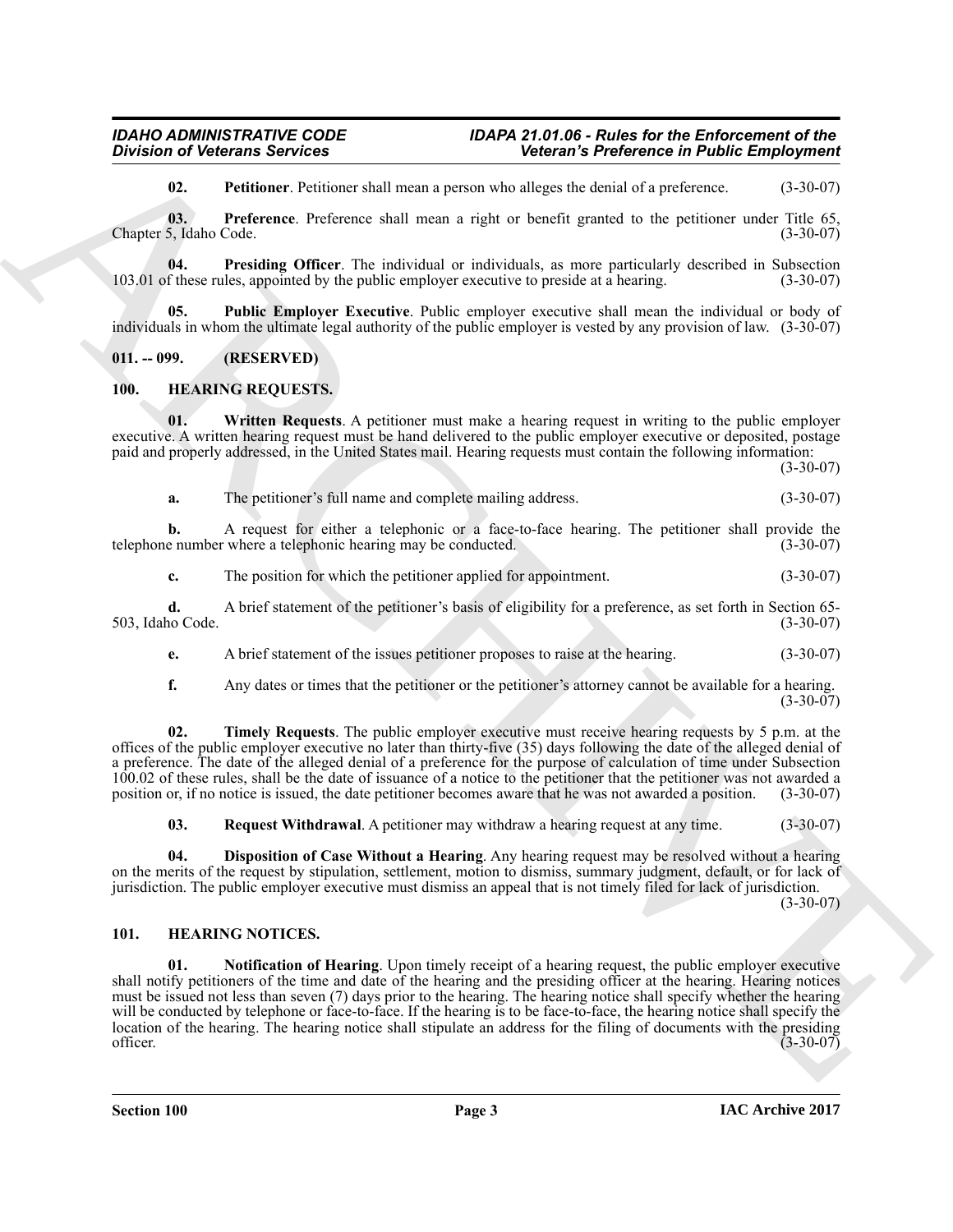# *IDAHO ADMINISTRATIVE CODE IDAPA 21.01.06 - Rules for the Enforcement of the Division of Veterans Services Veteran's Preference in Public Employment*

<span id="page-3-6"></span>**02. Location of Hearings**. Hearings may be conducted by telephone or face-to-face in the discretion of the public employer executive, except that where the petitioner or another participant in the hearing would be denied the opportunity to participate in the hearing if held by telephone, the hearing shall be face-to-face. Face-to-face hearings shall be held in the city in which the position the petitioner applied for appointment is located, unless otherwise agreed upon by the parties. (3-30-07)

<span id="page-3-5"></span>**03. Hearing Date**. The public employer executive shall conduct hearings within thirty-five (35) days of receipt of the hearing request. The public employer executive may extend the hearing date for an additional thirty-<br>five (35) days for good cause shown by the public employer executive or the petitioner. (3-30-07) five  $(35)$  days for good cause shown by the public employer executive or the petitioner.

# <span id="page-3-9"></span><span id="page-3-7"></span><span id="page-3-0"></span>**102. PREHEARING PROCEDURE.**

**01. Discovery**. Prehearing discovery is limited to obtaining the names of witnesses and copies of documents the opposing party intends to offer as exhibits. The presiding officer at the hearing may order production of the names of witnesses and copies of documents after receiving a written request for an order of production. The presiding officer shall issue an order of production as needed to ensure the orderly conduct of the hearing. (3-30-07)

<span id="page-3-11"></span>**02. Subpoenas**. If the public employer executive holds statutory subpoena power applicable to hearings under these rules, the presiding officer may issue subpoenas for witnesses or documents. (3-30-07)

<span id="page-3-8"></span>**03. Briefing**. The presiding officer may require briefs to be filed by the parties and establish a le briefing schedule. (3-30-07) reasonable briefing schedule.

<span id="page-3-10"></span>**04. Filing of Documents**. All documents requested by a party to be entered as exhibits shall be filed with the presiding officer in person or by first class mail with a copy provided to the opposing party. Service by mail is complete when the document, properly addressed and stamped, is deposited in the United States mail. A certificate showing delivery to all parties must accompany all documents when they are filed with the presiding officer.

(3-30-07)

# <span id="page-3-12"></span><span id="page-3-1"></span>**103. PROCEDURE AT HEARING.**

<span id="page-3-15"></span>**01. Presiding Officer at Hearing**. In the discretion of the public employer executive, the public employer executive, one (1) or more members of the public employer executive, or one (1) or more hearing officers shall be the presiding officer at the hearing. (3-30-07)

<span id="page-3-16"></span><span id="page-3-13"></span>**02. Representation**. The petitioner may represent himself. Either party may be represented by legal counsel, at the party's own expense. Persons not authorized to practice law in the state of Idaho shall not represent  $parties.$  (3-30-07)

Division of Determonia Services and the main results of the base of the base of the base of the distribution of the service of the service of the service of the service of the service of the service of the service of the **03. Evidence**. The presiding officer may exclude evidence that is irrelevant, immaterial, incompetent, unduly repetitious, excludable on constitutional or statutory grounds, or protected by legal privilege. Hearsay evidence may be admitted if it is relevant to the grant or denial of the preference and is sufficiently reliable that prudent persons would commonly rely on it in the conduct of their affairs or if the hearsay evidence corroborates competent evidence. All other evidence may be admitted if it is of a type commonly relied upon by prudent persons in the conduct of their affairs. Documentary evidence may be received in the form of copies or excerpts if the original is not readily available. Notice may be taken of judicially cognizable facts or general, technical, or scientific facts by the presiding officer on its own motion or on motion of a party. presiding officer on its own motion or on motion of a party.

<span id="page-3-14"></span>**Hearing Record**. The presiding officer shall make a record of the hearing. The record shall consist of: an audio recording of the hearing, except in instances where the presiding officer requires a different method of recording the hearing; and, exhibits and other items of evidence presented at the hearing. A party may request a copy of the hearing record, at the party's own expense. (3-30-07)

# <span id="page-3-3"></span><span id="page-3-2"></span>**104. FINAL ORDER.**

<span id="page-3-4"></span>**Order of the Presiding Officer**. The presiding officer must issue a written order not more than ys from the date of the hearing. The order of the presiding officer must include: (3-30-07) thirty-five  $(35)$  days from the date of the hearing. The order of the presiding officer must include: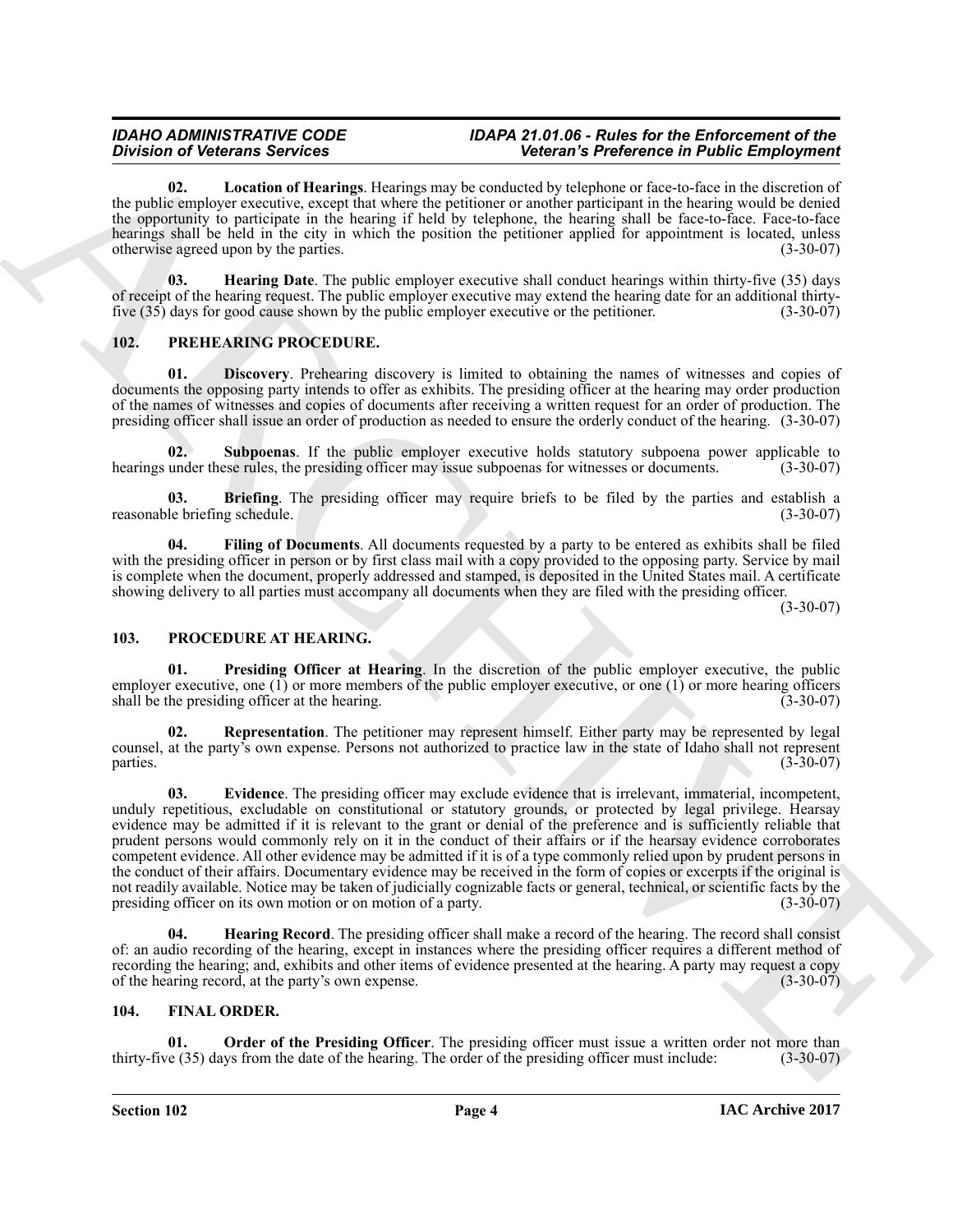# <span id="page-4-1"></span>*IDAHO ADMINISTRATIVE CODE IDAPA 21.01.06 - Rules for the Enforcement of the Division of Veterans Services Veteran's Preference in Public Employment*

|                               | <b>Division of Veterans Services</b>                                                              | Veteran's Preference in Public Employment                                                                                                                                                                                                                                                                                                               |             |
|-------------------------------|---------------------------------------------------------------------------------------------------|---------------------------------------------------------------------------------------------------------------------------------------------------------------------------------------------------------------------------------------------------------------------------------------------------------------------------------------------------------|-------------|
| a.                            | Specific findings on all major facts at issue;                                                    |                                                                                                                                                                                                                                                                                                                                                         | $(3-30-07)$ |
| b.                            | A reasoned statement in support of the decision;                                                  |                                                                                                                                                                                                                                                                                                                                                         | $(3-30-07)$ |
| c.                            | All other findings and recommendations of the presiding officer;                                  |                                                                                                                                                                                                                                                                                                                                                         | $(3-30-07)$ |
| d.                            | required by Title 65, Chapter 5, Idaho Code; and                                                  | A preliminary decision finding that a preference was or was not applied by the public employer as                                                                                                                                                                                                                                                       | $(3-30-07)$ |
| e.<br>available.              |                                                                                                   | The procedure and time limits for filing a request for a review by the public employer executive, if                                                                                                                                                                                                                                                    | $(3-30-07)$ |
| 02.                           | Review by the Public Employer Executive.                                                          |                                                                                                                                                                                                                                                                                                                                                         |             |
|                               | all legal and factual bases of disagreement with the order of the presiding officer.              | If the presiding officer at the hearing was a hearing officer or less than a quorum of the public<br>employer executive, either party may request a review by a quorum of the public employer executive not later than<br>seven (7) days from the date the presiding officer mailed the order of the presiding officer. The request must identify       | $(3-30-07)$ |
| b.                            |                                                                                                   | Upon receipt of the request for a review hearing, the public employer executive may:                                                                                                                                                                                                                                                                    | $(3-30-07)$ |
| i.                            |                                                                                                   | Issue a written order affirming the decision of the public employer executive without a hearing; or,                                                                                                                                                                                                                                                    | $(3-30-07)$ |
| ii.                           |                                                                                                   | Issue a notice for a review hearing complying with the provisions of Section 101 of these rules.                                                                                                                                                                                                                                                        | $(3-30-07)$ |
|                               | schedule for briefing, if allowed, and specify whether oral argument will be heard on the review. | If the public employer executive issues a notice for a review hearing, the notice will establish a                                                                                                                                                                                                                                                      | $(3-30-07)$ |
| d.<br>of the review request.  |                                                                                                   | The public employer executive shall conduct review hearings within thirty-five (35) days of receipt                                                                                                                                                                                                                                                     | $(3-30-07)$ |
|                               | the date of the review hearing. The order shall contain:                                          | The public employer executive shall issue a written order not more than thirty-five (35) days from                                                                                                                                                                                                                                                      | $(3-30-07)$ |
| i.                            | Specific findings on all major facts at issue;                                                    |                                                                                                                                                                                                                                                                                                                                                         | $(3-30-07)$ |
| ii.                           | A reasoned statement in support of the decision;                                                  |                                                                                                                                                                                                                                                                                                                                                         | $(3-30-07)$ |
| iii.                          | All other findings and recommendations of the public employer executive; and                      |                                                                                                                                                                                                                                                                                                                                                         | $(3-30-07)$ |
| iv.<br>Chapter 5, Idaho Code. |                                                                                                   | A finding that a preference was or was not applied by the public employer as required by Title 65,                                                                                                                                                                                                                                                      | $(3-30-07)$ |
| 03.                           | Order of the Public Employer Executive.                                                           |                                                                                                                                                                                                                                                                                                                                                         |             |
| a.                            | The following shall be orders of the public employer executive:                                   |                                                                                                                                                                                                                                                                                                                                                         | $(3-30-07)$ |
| 1.                            | be the date such order of the presiding officer is issued.                                        | The order of the presiding officer if the presiding officer is an individual serving as the public<br>employer executive or a quorum of the public employer executive. The date of exhaustion of the appeal process shall                                                                                                                               | $(3-30-07)$ |
| $\overline{\mathbf{11}}$ .    |                                                                                                   | The order of the presiding officer if the presiding officer is a hearing officer or less than a quorum<br>of the public employer executive and the public employer executive fails to hold a review hearing after a timely<br>request or fails to issue an order within the required time after holding a review hearing. The date of exhaustion of the |             |

|                      | Specific findings on all major facts at issue;   |  | $(3-30-07)$ |
|----------------------|--------------------------------------------------|--|-------------|
| $\ddot{\phantom{0}}$ | A reasoned statement in support of the decision; |  | $(3-30-07)$ |

# <span id="page-4-0"></span>**03. Order of the Public Employer Executive**.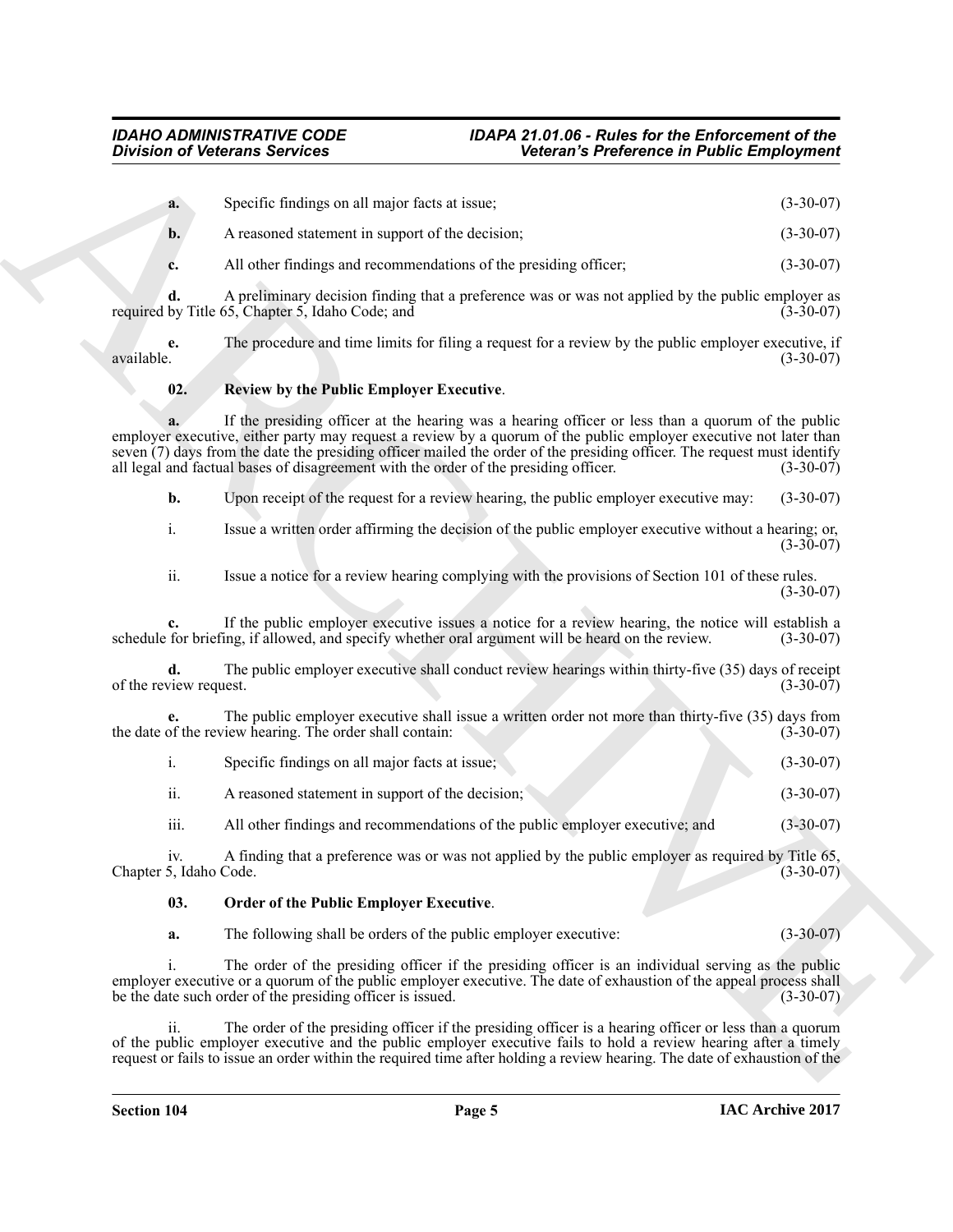appeal process shall be the last day the public employer executive was required by these rules to hold a hearing or to issue an order. (3-30-07) issue an order. (3-30-07)

iii. The written order of the public employer executive following a review hearing. The date of exhaustion of the appeal process shall be the date such order of the public employer executive is issued. (3-30-07)

iv. The initial hiring determination of the public employer executive if the public employer executive fails to hold a hearing as required by these rules or if the presiding officer fails to issue an order after holding a hearing. The date of exhaustion of the appeal process shall be the last day the public employer executive was required by these rules to hold a hearing or to issue an order. (3-30-07)

**b.** Orders of the public employer executive shall set forth the procedure and time limits for filing an the district court under Section 65-506, Idaho Code. (3-30-07) appeal to the district court under Section 65-506, Idaho Code.

# <span id="page-5-4"></span><span id="page-5-0"></span>**105. -- 200. (RESERVED)**

# <span id="page-5-1"></span>**201. ALTERNATIVE PROCESSES.**

A public employer may publish an alternative internal review process for challenges to the application of Title 65, Chapter 5, Idaho Code, if such process: (3-30-07)

<span id="page-5-5"></span>**01. Appeal Deadline**. Establishes a deadline of thirty-five (35) days for the filing of appeals alleging d of a preference. the denial of a preference.

<span id="page-5-7"></span>**02. Notice of Process**. Includes written notice to applicants for employment of the existence of the process and how to obtain a copy of the process. Publication of the process in a rule or ordinance of the public<br>employer shall be written notice to applicants for employment. (3-30-07) employer shall be written notice to applicants for employment.

<span id="page-5-8"></span>**03. Opportunity to Be Heard**. Provides an opportunity in the internal review for the petitioner to submit argument, evidence, and witnesses and to cross-examine the public employer executive's witnesses.

(3-30-07)

**04.** Record of Process. Produces a record of the internal review process that is available to the district (3-30-07) court. (3-30-07)

<span id="page-5-10"></span><span id="page-5-9"></span>**05. Written Final Order**. Requires a written final order of the public employer containing: (3-30-07)

**a.** Specific findings on all major facts at issue; (3-30-07)

<span id="page-5-6"></span>**b.** A reasoned statement in support of the decision; and (3-30-07)

**c.** A finding that a preference was or was not applied by the public employer as required by Title 65, Idaho Code. (3-30-07) Chapter 5, Idaho Code.

**06. Notice of Appeal Rights**. Includes written notice to petitioners at the conclusion of the internal review of the procedure and time limits for filing an appeal to the district court under Section 65-506, Idaho Code.  $(3-30-07)$ 

## <span id="page-5-2"></span>**202. -- 300. (RESERVED)**

# <span id="page-5-11"></span><span id="page-5-3"></span>**301. APPEAL TO DISTRICT COURT.**

Division of Detectors Services<br>
Universal to the latter state engine excession in constraint the main state of the state engine of the state of the state of the state of the state of the state of the state of the state of Petitioners must exhaust an appeal process implemented under these rules prior to appeal to district court. If a public employer implements an appeal process under these rules, petitioner may appeal the order of the public employer executive to a district court of the state of Idaho within one hundred eighty (180) days of the exhaustion of the appeal process. If a public employer has not implemented an appeal process under these rules, the petitioner may file an action directly in a district court of the state of Idaho within thirty-five (35) days of the alleged denial of a preference. (3-30-07)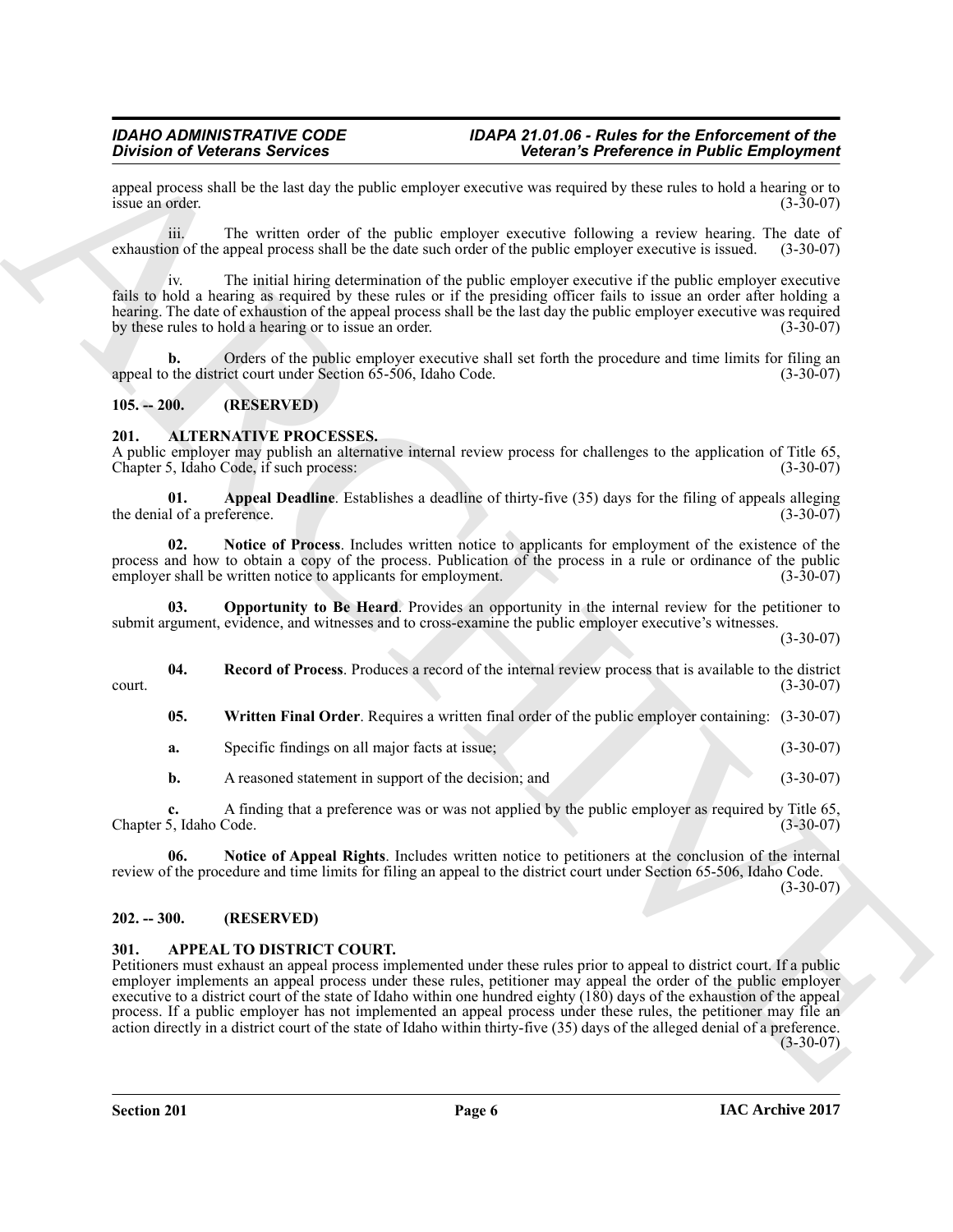# *IDAHO ADMINISTRATIVE CODE IDAPA 21.01.06 - Rules for the Enforcement of the Division of Veterans Services Veteran's Preference in Public Employment*

# <span id="page-6-2"></span><span id="page-6-0"></span>**302. TRANSFER OF HEARING RECORD TO DISTRICT COURT.**

ARCHIVE The public employer shall submit a complete copy of the hearing record to a district court of the state of Idaho following the filing of an appeal and payment by the appealing party of the costs of duplicating and preparing the hearing record for submission, including labor costs. The opposing party may obtain a copy of the transcript at a cost not exceeding the cost of duplicating the hearing record submitted to the district court. (3-30-07)

<span id="page-6-1"></span>**303. -- 999. (RESERVED)**